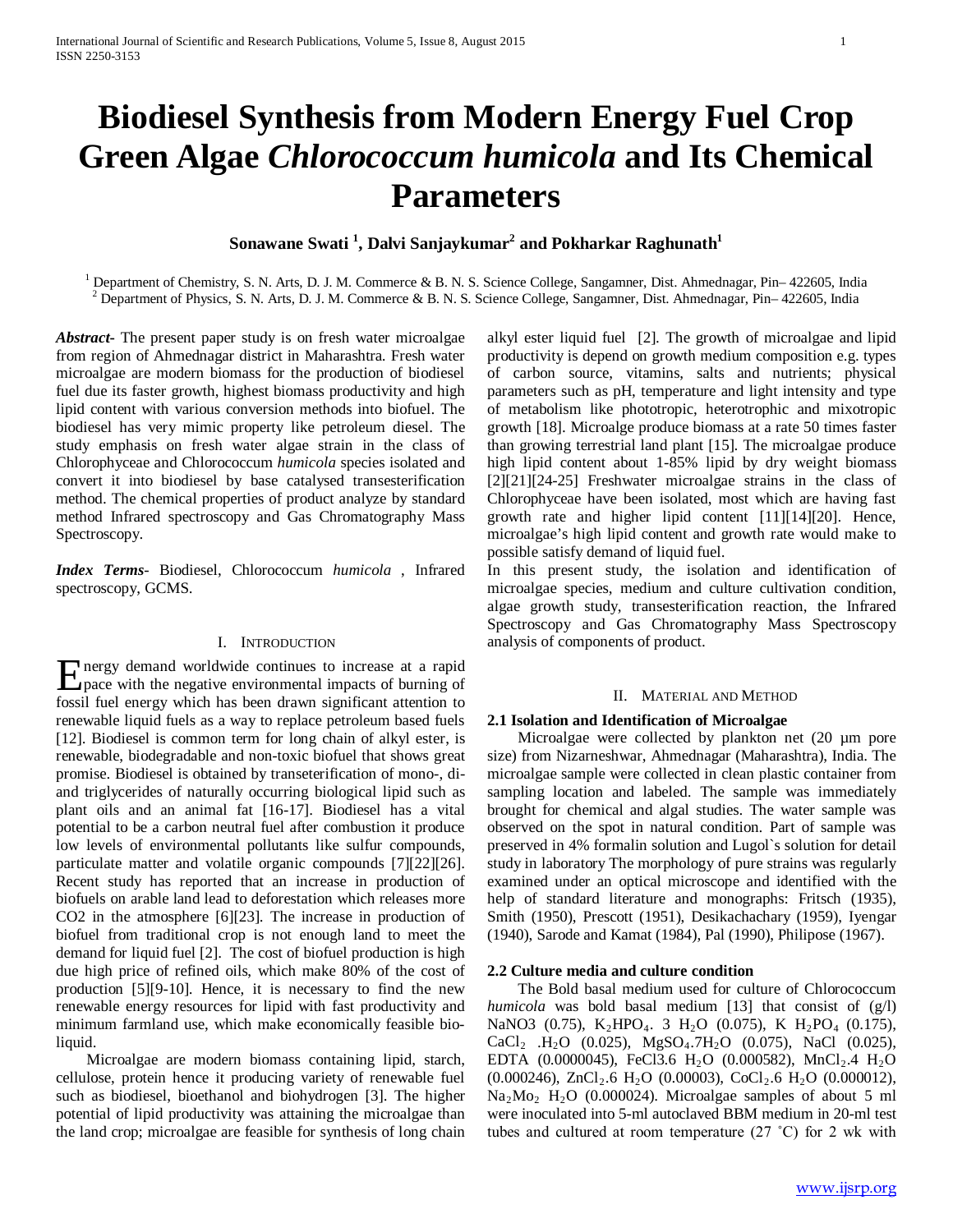cool white fluorescent light. The light intensity was approximately 40 µmol photons/m2 /s and the diurnal cycle was 12 h dark/12 h light. The pre-cultured samples were streaked on BBM medium-enriched agar plates and cultured for another 1– 2 wk with cool white fluorescent light using the same light intensity. The single colonies on agar were picked up and cultured in liquid BBM medium, and the streaking and inoculation procedure was repeated until pure cultures were obtained. The morphology of pure strains was regularly examined under an optical microscope.

#### **2.3 Biomass measurement and Lipid content**

 The growth curves of the Chlorococcum *humicola* strain in BBM media was study by measuring the OD of samples at 680 nm using a UV–VIS spectrophotometer. The microalgae cells were harvested in the stationary phase by centrifugation at 5000 rpm for 5 min and the cells were washed twice using distilled water. The cell pellets were dried at 60˚C for 2 days and placed in desiccators until constant weight. Dry weight of cells was obtained using an analytical balance.

 The lipid content of microalgae was extracted by using the Bligh and Dyer method [1]. After cell drying, algal powder was mix with chloroform–methanol (1:2) solvent for 30 min. Algal solid was removed by centrifugation at 5000 rpm for 5 min. The residual solid and lipid separated by solvent extraction procedure.

#### **2.4 Biodiesel synthesis and fatty acid analysis**

 The base catalyzed transesterification reaction carried out for fatty aid alkyl ester synthesis. The reaction is carried in a round bottom flask. The fine microalgae dry powder mixed with methanol then potassium hydroxide in methanol added. The reaction mixture was continuously stirring. The reaction carried out at 60°C for 60 minutes. At room temperature, the algal remnant solid cake with glycerol content & mother liquor were separated by vacuum filtration. Solvent was separated by a rotary evaporator. The biodiesel phase was wash with distilled water to remove water soluble impurities and contaminants by giving 2-3 time water wash to product with heating 85°C. It was preserved in airtight container and used for further analysis [4]. The fatty acid methyl esters were analyzed by standard method Infrared spectroscopy and gas chromatography mass spectroscopy.

| $H2C-OCOR'$<br>$HC-OCOR" + 3$ ROH<br>$H_2C-OCOR"$ |         | catalyst | ROCOR'<br>ROCOR"<br>ROCOR" | $H_2C-OH$<br>$HC$ – $OH$<br>$H_2C-OH$ |
|---------------------------------------------------|---------|----------|----------------------------|---------------------------------------|
| triglyceride                                      | alcohol |          | mixture of alkyl<br>esters | glycerol                              |

**Figure 1: Transesterification of microalgae lipid**

## III. RESULT AND DISCUSSION

#### **1.1 Characterization of isolated strain**

 The isolated microalgae strain belonging in the division of Chlorophyta, class of Chlorophycae, family of Chlorococcaceae, order of Chlorococcales and genus of Chlorococcum.

 Under the optical microscope, C. humicola (Figure.2) is unicellular with spherical cells from 8 to 20 µm in diameter. Cells form dark green colonies and irregular lumps with mucilaginous outer cover.



**Figure 2: Photo of Chlorococcum** *humicola*

#### **1.2 Biomass growth and lipid yield**

 The growth cycle of C. *humicola* in BBM is shown in Figure 3. Cells in BBM medium 1day lag period and reached the exponential phase within 3-6 days. By approximately12-15 day cells reached the stationary phase, after 15 days optical density increases. Lipid content was reported as percentage of lipid to biomass dry weight. Lipid content of C. *humicola* strain in BBM medium was found 43.86%. Lipid productivity is expressed as mass of lipid produced per unit volume of microalgal broth per day. The lipid yield in C. *humicola* was 0.029g/l/d achieved.



**Figure 3: Growth cycle of Chlorococcum** *humicola* **in BBM media**

## 3.3 **Infrared Spectroscopy analysis**

 The infrared spectroscopy is standard method to study the functional group of product obtained. The IR Spectrum Chlorococcum *humicola* biodiesel shows in Figure 4. The vibrational stretching and bending frequency of biodiesel are shown in Table 1.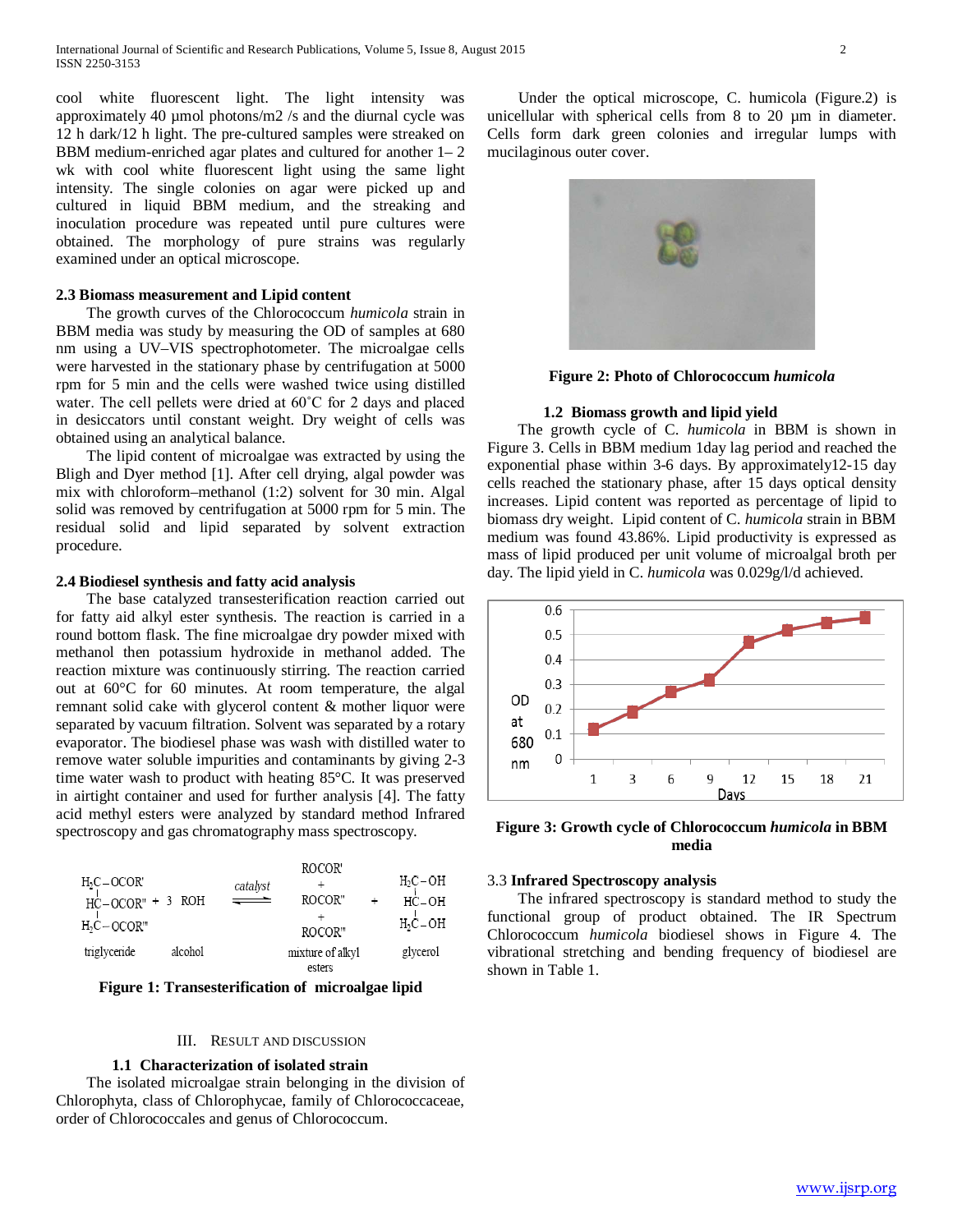| <b>Band</b>                  |      |                                                       | <b>Functional groups</b>                                        |      |        |        |            |
|------------------------------|------|-------------------------------------------------------|-----------------------------------------------------------------|------|--------|--------|------------|
| assignment                   |      |                                                       |                                                                 |      |        |        |            |
| $\text{(cm}^{-1})$           |      |                                                       |                                                                 |      |        |        |            |
|                              |      |                                                       |                                                                 |      |        |        |            |
| $\sim 2924.00$               |      |                                                       | $v_{\text{as}}$ (sp <sup>3</sup> C-H) Stretching of ester group |      |        |        |            |
| $\sim$ 1745.66               |      |                                                       | $\upsilon$ (C=O) Stretching of ester group                      |      |        |        |            |
| $\sim$ 1459.96               |      |                                                       | $\delta_s$ (CH <sub>2</sub> ) bending of methylene group        |      |        |        |            |
| $\sim$ 1375.90               |      | $\delta$ s (CH <sub>3</sub> ) bending of methyl group |                                                                 |      |        |        |            |
| $\sim$ 1164.49               |      |                                                       | (C-O) stretching of alkyl carbon                                |      |        |        | and        |
|                              |      | oxygen                                                |                                                                 |      |        |        |            |
| $\sim$ 725.94                |      |                                                       | $\delta_{r}$ (CH <sub>2</sub> ) bending of methylene group      |      |        |        |            |
| <b><i>PALLAMANA</i></b><br>g |      |                                                       |                                                                 |      |        |        |            |
| <b>鉴</b>                     |      |                                                       |                                                                 |      |        |        |            |
| æ                            |      |                                                       |                                                                 |      |        |        |            |
| 品                            |      |                                                       |                                                                 |      |        |        |            |
| rarsmittance <sup>[%]</sup>  |      |                                                       |                                                                 |      |        |        |            |
| ຂ                            |      |                                                       |                                                                 |      |        |        |            |
| ю                            |      |                                                       |                                                                 |      |        |        |            |
| S                            |      |                                                       |                                                                 |      |        |        |            |
| 58                           |      |                                                       |                                                                 |      | 745.66 | 375.90 | <b>MSZ</b> |
|                              | 3500 | 3000                                                  | 2500                                                            | 2000 |        | 1500   | 1000       |

**Figure 4: IR spectrum of Chlorococcum** *humicola* **Biodiesel Table 1: FTIR band assignments for Chlorococcum** *humicola* **microalgae fatty acid methyl ester**

The functional group bond absorption 2924.00 cm<sup>-1</sup> presence of hydrocarbon  $sp<sup>3</sup>(C-H)$ . The bond absorption 1745.66

cm<sup>-1</sup> presence of ester carbonyl (C=O) group and at  $1459.96$  cm<sup>-1</sup> absorption frequency shows the presence of methylene  $(CH<sub>2</sub>)$ group. The bond absorption  $1164.49$  -  $1375.90$  cm<sup>-1</sup> show the presence of ester alkyl carbon oxygen (C-O) bond and methylene  $\text{(CH}_2)$  groups in an open chain occurs at about 725.94 cm<sup>-1</sup>.

#### 3.4 **Gas chromatography mass spectroscopy analysis**

 Gas Chromatography mass spectroscopy is method used to separate and identify the chemical component the biodiesel. It was found in (figure 5) that there are eight ester obtained in Chlorococcum *humicola* microalgae biodiesel as shown Table 2.



**Figure.5: The qualitative peaks of GC-MS of Chlorococcum**  *humicola* **microalgae Biodiesel**

# **Table.2: Chlorococcum** *humicola* **Biodiesel Components with RT, Percentage, Name of the Compound (FAME) and Molecular Formula**

| Sr.            | Retention | $\%$  | Name of the Compound(FAME)                      | Molecular         |
|----------------|-----------|-------|-------------------------------------------------|-------------------|
| No.            | Time      | Area  |                                                 | Formula           |
|                | (min.)    |       |                                                 |                   |
|                | 12.930    | 8.55  | Octanoic acid methyl ester                      | $C_9H_{18}O_2$    |
| 2              | 16.617    | 8.00  | Decanoic acid methyl ester                      | $C_{11}H_{22}O_2$ |
| 3              | 19.948    | 33.93 | Dodecanoic acid methyl ester                    | $C_{13}H_{26}O_2$ |
| $\overline{4}$ | 22.808    | 20.58 | Tetradecanoic acid methyl ester                 | $C_{15}H_{30}O_2$ |
| 5              | 25.403    | 10.97 | Hexadecanoic acid methyl ester                  | $C_{17}H_{34}O_2$ |
| 6              | 27.443    | 3.30  | 9,12-Octadecadienoic acid $(Z, Z)$ methyl ester | $C_{19}H_{34}O_2$ |
|                | 27.518    | 8.02  | 9-Octadecenoic acid methyl ester                | $C_{19}H_{36}O_2$ |
| 8              | 27.774    | 4.98  | Octadecanoic acid methyl ester                  | $C_{19}H_{38}O_2$ |

 The Chromatogram shows several compounds at various retention period and base peak found 12.930, 16.617, 19.948, 22.808, 25.403, 27.443, 27.518 and 27.774 is with reference to McLafferty rearrangement process base peak at m/z 74.05. The experimental test results and the ester were confirmed with MS library. The higher concentration of Dodecanoic acid methyl ester, Tetradecanoic acid methyl ester, Hexadecanoic acid methyl ester was obtained. The important peak was identified at m/z 74.05 formed due to carbomethoxy ions and β ion expulsion [19]. A long chain of alkyl group was also found at  $m/z$  74 to  $m/z$ 143 helps in identifying the presence of fatty acid methyl ester in the biodiesel. The various esters with respect to their retention time are shown in the Table 2.

#### IV. CONCLUSION

 The fresh water microalgal strain of Chlorococcum *humicola* was isolated from Nizarneshwar, Ahmednagar (Maharashtra), India. The lipid production in C*. humicola* was 0.029g/l/d achieved. Infrared spectroscopy show characteristic ester peak at 1745.66 cm<sup>-1</sup>. In Gas Chromatography mass spectroscopy analysis eight different types of fatty acid methyl ester obtained. C*. humicola* microalgae biodiesel is mixture of 87.01% saturated fatty acid of methyl ester and 11.32% unsaturated fatty acid methyl ester. The saturated and unsaturated fatty acid methyl ester possesses high oxidative stability [2], hence Chlorococcum *humicola* species is applicable for biodiesel production.